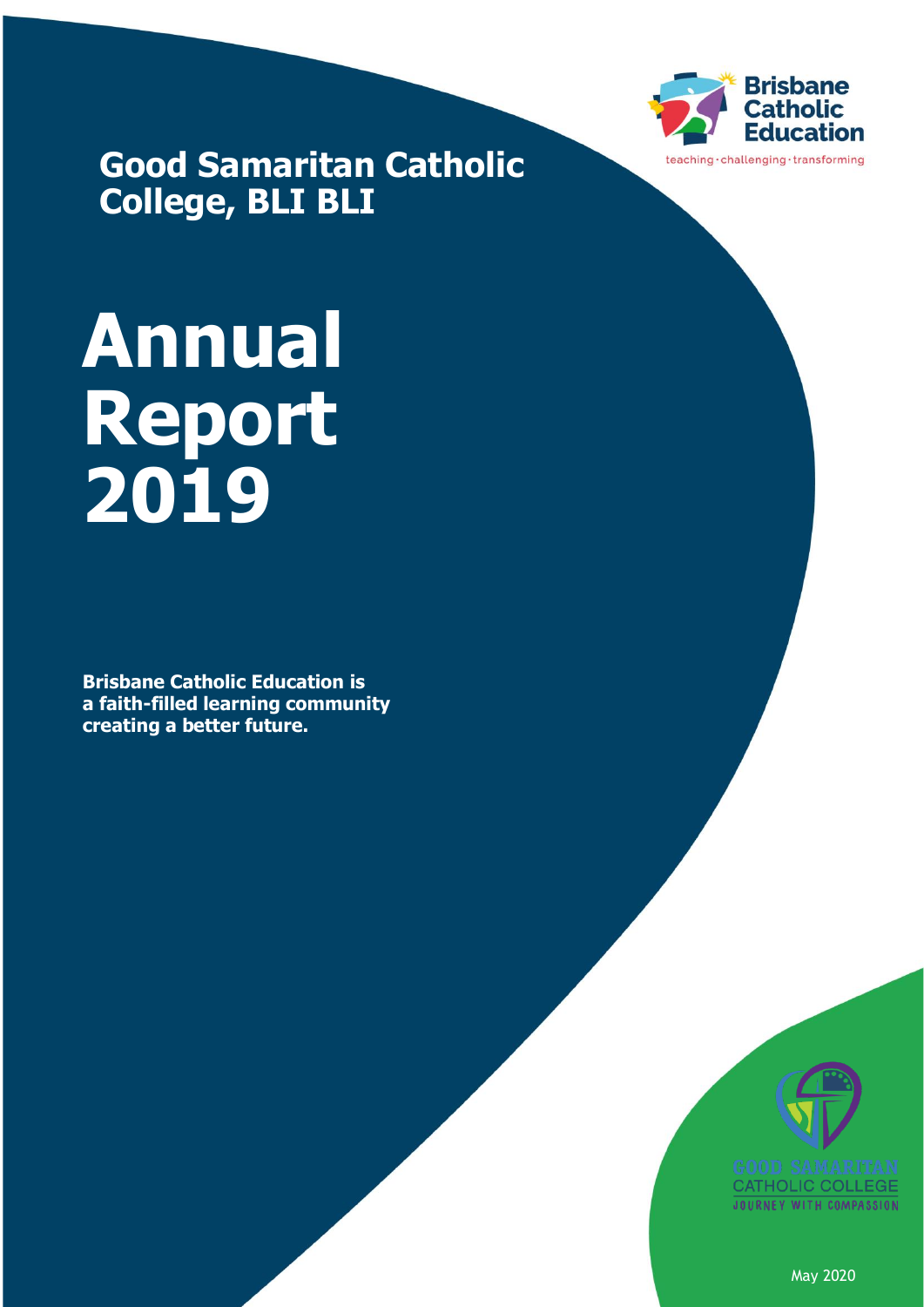## Contact information

| <b>School</b>         | Good Samaritan Catholic College |
|-----------------------|---------------------------------|
| <b>Postal address</b> | PO Box 400, BLI BLI, QLD, 4560  |
| <b>Phone</b>          | $(07)$ 5374 8800                |
| <b>Email</b>          | psblibli@bne.catholic.edu.au    |
| School website        | www.goodsamaritan.gld.edu.au    |
| <b>Contact Person</b> | Greg Myers - Principal          |

### **Principal's foreword**

The 2019 Annual Report presents information for reporting requirements and informs the wider community of our school's operations and achievements through the year. The report includes information on the school's profile, curriculum delivery, social climate, school funding, workforce composition and student performance.

### **School progress towards its goals in 2019**

The College was able to meet or exceed the expectations set out in the goals below. In writing, 90% of Year 3 and 81% of Year 7 students achieved the benchmark, while in Reading 87% of Prep students and 100% of Year 1 and 2 students achieved the benchmark. In planning and teaching, RSE was integrated into the planning template for all teaching areas in all year levels and is used regularly. The College Vision and Mission statement was finalised and published to the community after a consultation process and the College Wellbeing Framework was developed, including processes to promote strong student attendance.

| Goal                                                                                                                                                                                                                                                                                                                                    | <b>Progress</b> |
|-----------------------------------------------------------------------------------------------------------------------------------------------------------------------------------------------------------------------------------------------------------------------------------------------------------------------------------------|-----------------|
| By the end of 2019, teachers will consistently use the BCE Effective and<br>Expected Practices in the teaching of reading and writing across P-3 and Year<br>7, resulting in at least 75% hitting benchmark in Year 3 and 65% in Year 7<br>writing, and resulting in 90% hitting benchmark in P-1 reading and 92% in<br>Year 2 reading. | Achieved        |
| By the end of 2019, staff are aware of and confident in, integrating RSE in<br>planning and teaching across different subject areas.                                                                                                                                                                                                    | Achieved        |
| By the end of 2019, the Catholic Identity of Good Samaritan Catholic College<br>will be visible across the community by the development of the College's<br>mission and vision statement.                                                                                                                                               | Achieved        |
| By the end of 2019, a College Wellbeing Framework will be developed to<br>promote student engagement and attendance through targetted and timely<br>support.                                                                                                                                                                            | Achieved        |

### **Future outlook**

The explicit improvement agenda for 2020 will focus on gaining improvements in reading and writing for all students but particularly those in Years 7 and 8, embedding Catholic perspectives throughout the curriculum, the wellbeing of all students through the finalisation of the PB4L matrix and targeted differentiation for students.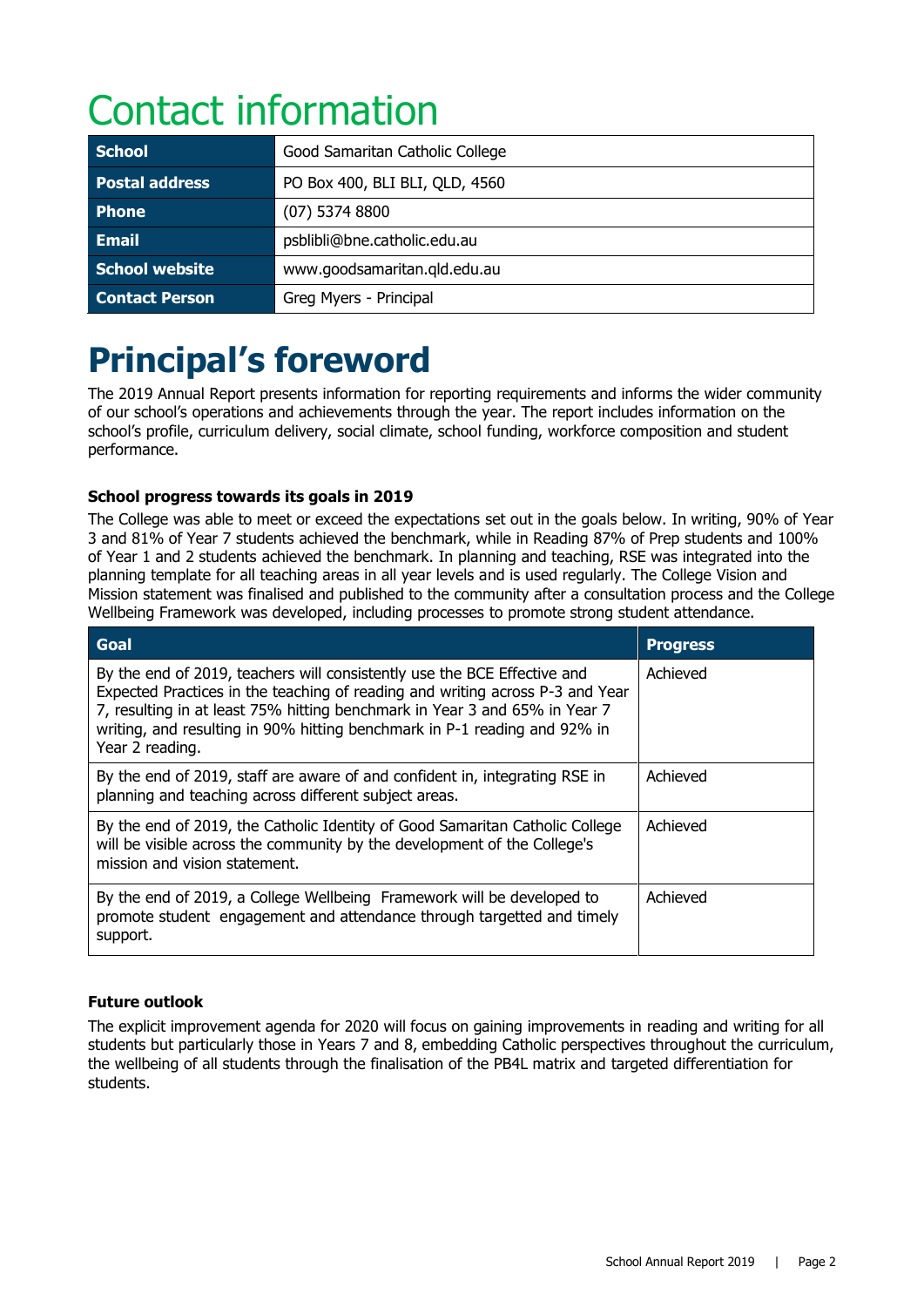### **Our school at a glance**

### **School profile**

Good Samaritan Catholic College is a **Catholic** school administered through Catholic Education Archdiocese of Brisbane.

| <b>Coeducational or single sex:</b> | Coeducational |
|-------------------------------------|---------------|
| Year levels offered in 2019:        | Prep to 12    |

### **Student enrolments for this school:**

|      | <b>Total</b> | <b>Girls</b> | <b>Boys</b> | <b>Aboriginal and</b><br><b>Torres Strait</b><br><b>Islander</b><br>students |
|------|--------------|--------------|-------------|------------------------------------------------------------------------------|
| 2019 | !84          | 88           | 96          |                                                                              |

Student counts are based on the Census (August) enrolment collection.

### **Characteristics of the student body**

As a new P-12 College, there are diverse characteristics of our students. The 52 initial enrolments for Year 7 were drawn from 24 different schools and came from a range of family, ethnic, indigenous and faith backgrounds. Approximately 25% of the foundation year student population were eligible to be on the NCCD register, including a number of students with significant learning needs and disabilities. Most students come from stable family life and families are generally aspirational. Most students are drawn from the immediate local area or the close surrounding suburbs. There is strong demand for enrolment with applications and expressions of interest for future years exceeding available places.

### **Curriculum delivery**

### **Approach to curriculum delivery**

- The College ensures the learning and teaching program is underpinned by the full implementation of the BCE Model of pedagogy.
- Our P-12 College recognises and underscores the specialisations of Early Years learning, Middle Years learning and Senior Years learning and ensures pedagogical practices that immerse students and teachers in full exploration of these phases of learning.
- Across P-12, the College engages teachers in weekly responsive planning involving identification of next learning derived from the Australian Curriculum (including Catholic Perspectives and RSE), analysis of student achievement and identification of student needs, review and response.
- The College ensure the explicit teaching of appropriate developmental literacy and numeracy understandings and skills across the curriculum and engages collaborative professional learning for all teachers.
- The College explicitly monitors the development of student writing and reading skills and strategically intervene with students to build capacity in these critical areas.
- The College readily engages students, parents and teachers in reflective practices, goal setting and moderation of learning achievement.

### **Co-curricular activities**

- The College undertakes a variety of co-curricula activities and the number is growing each semester.
- There are a variety of sporting opportunities at the College for students including Netball, Football (including a Brisbane Roar Football Academy), AFL (through AFL QLD), Rugby League (engaging QRL), golf (associated with Maroochy River Golf Club) and more.
- The College engages opportunities in The Arts including 'Hip Hop Dance' troupes, vocal groups, music ensembles and bands.
- The College has developed a comprehensive instrumental music program engaging vocal development, strings and guitars, keyboards and wind instruments, and a range of percussion instruments.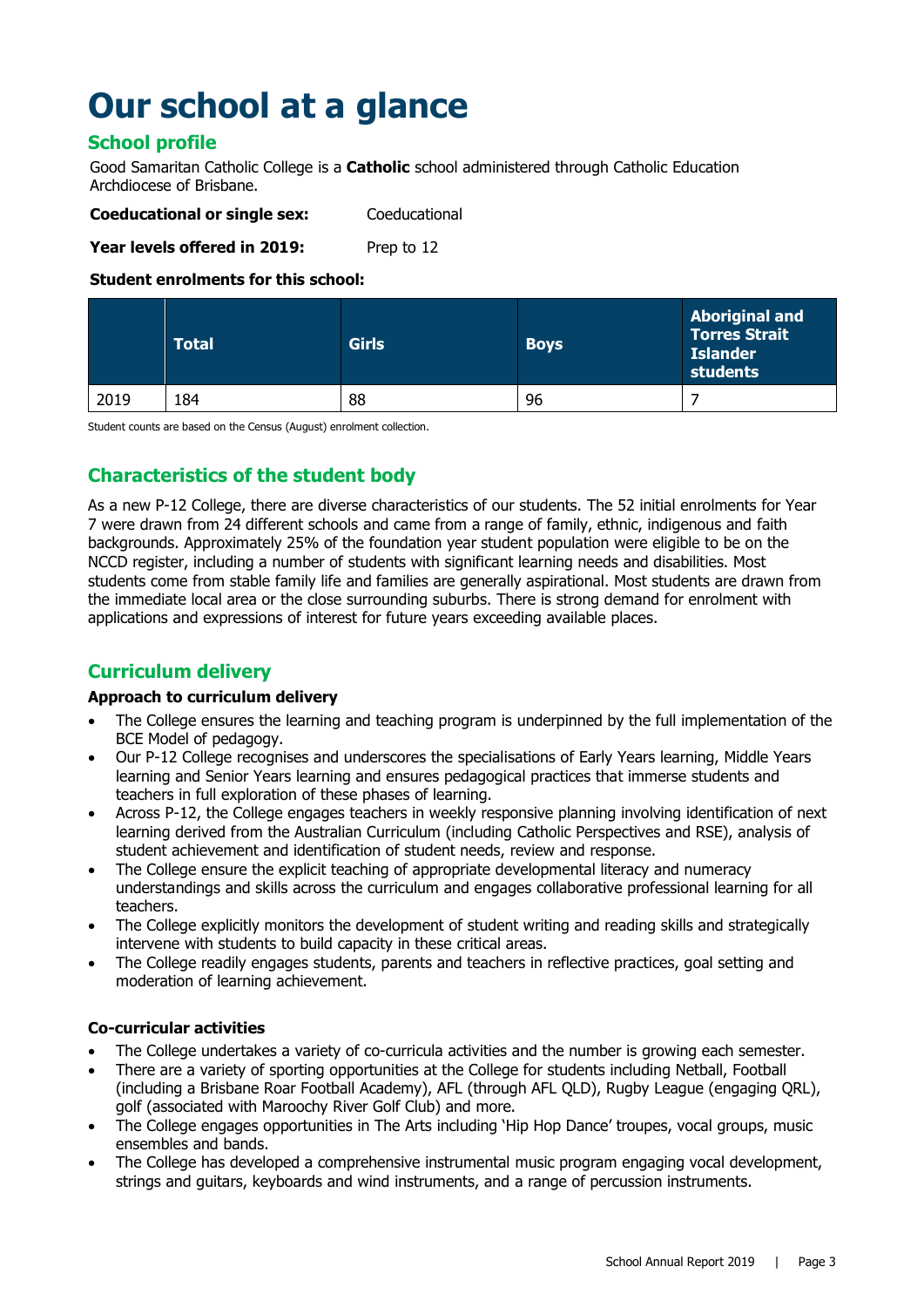• The College engages in a variety of Sunshine Coast and SE QLD competitions and events including Readers' Cup, Voices on the Coast, a variety of writing and poetry competitions and more.

### **How information and communication technologies are used to assist learning**

The College has begun with a distinct focus on students and staff building digital technology skills and online communications skills. All students engage with iPads consistently in their learning with students engaging with the suite of Microsoft Office 365 programs. Flipped and blended learning approaches are developed by all teachers. All teachers have engaged with deep and consistent professional learning with the Office 365 platform, with Apple products and with iPads for learning. 65% of our teachers are certified Apple Teachers. The College engages digital learning consistently in the classroom throughout the learning and teaching cycle and has developed a range of digital tools for students, parents and teachers to engage with when reflecting on learning, organising themselves for learning, goal setting and identifying next learning, submitting completed learning and receiving and reviewing feedback.

### **Social climate**

### **Overview**

The College wellbeing program is built around the BCE PB4L processes and practices. The positive behaviour matrix is used by staff to identify student needs and respond to them. Restorative Justice processes are followed to intervene when necessary with student behaviour. The College has a zero tolerance policy towards bullying and participates in the National Day of Action yearly. The inclusive practices of the College include classroom based support for students with additional needs and differentiated planning for all students in dedicated regular planning sessions. A comprehensive Pastoral Care program is followed across the College with dedicated PC time every day in all classes.

### **Family and community engagement**

Families are invited to participate in their child's learning in a variety of ways. The College operates a Parent Engage program to involve interested parents in the planning and implementation of College community events and special days. A Helping Hands group assists those families in need through the provision of meals and other support as needed. A volunteer program operates in the College for parents, Grandparents and members of the local community. The College is involved in local community events such as ANZAC Day, Remembrance Day, Community Fun Run and fund raising for local charities. There is a relationship established with the adjacent Over 50 housing estate and this engages members of that community with the College. All families of students with diverse needs requiring adjustments to meet access the curriculum and participate in College life are involved in regular meetings and consultations regarding their child's progress. A comprehensive process is followed prior to enrolment to ensure that the College can meet the needs of the child.

### **Environmental footprint**

### **Reducing the school's environmental footprint**

This is the first year of reporting on the school's electricity usage. Responsible energy usage supports the school's efforts towards a living response to Pope Francis' Encyclical Laudato Si' Care for our Common Home.

As a new College, all environmental recommendations are included in the College master plan and incorporated into the building programs. As the various building stages are completed, the plan will be reviewed and amended as appropriate.

| <b>Environmental footprint indicators</b> |                           |  |  |
|-------------------------------------------|---------------------------|--|--|
| Years                                     | <b>Electricity</b><br>kWh |  |  |
| 2019                                      | 82315                     |  |  |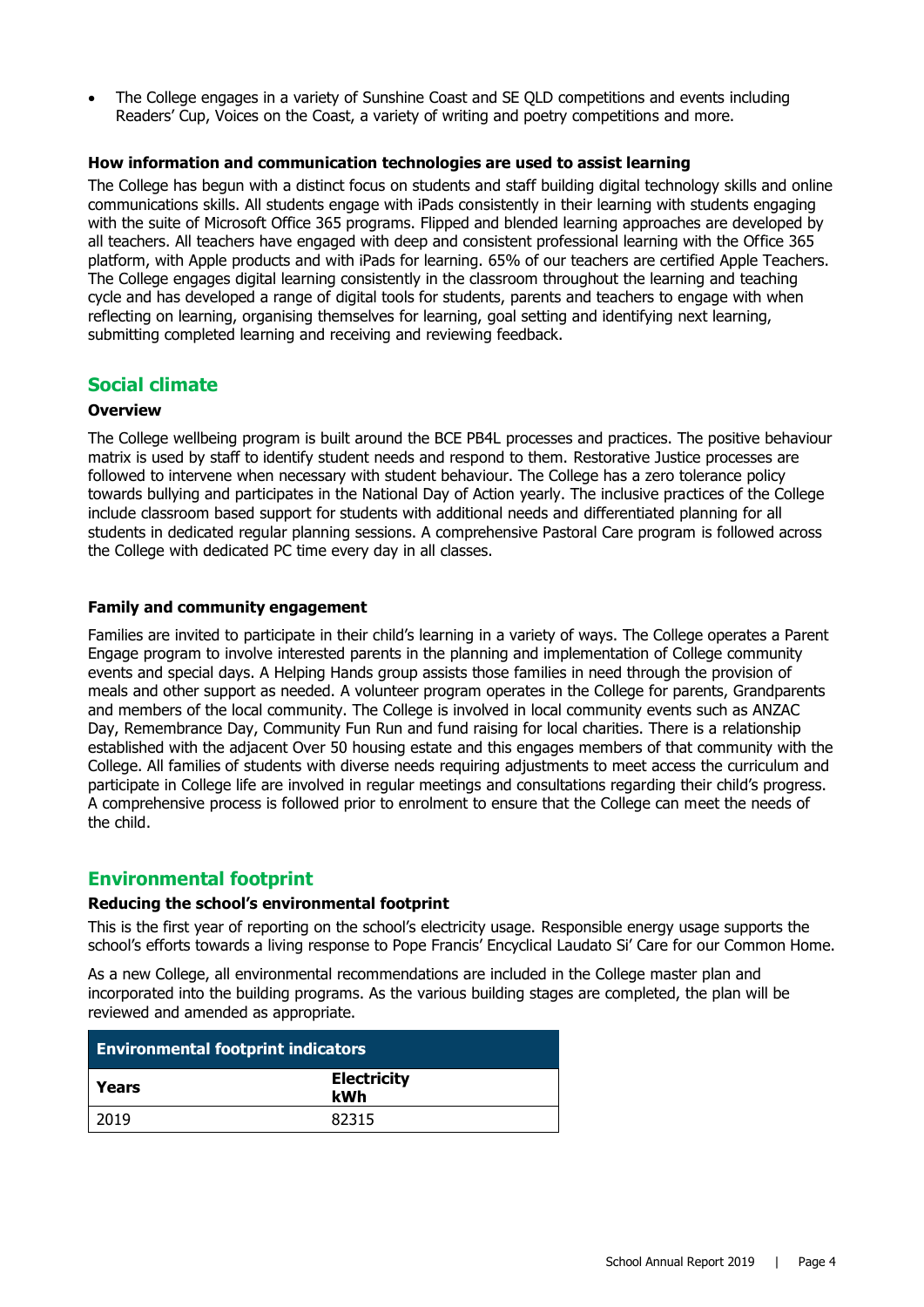### **School funding**

### **School income broken down by funding source**

School income, reported by financial year accounting cycle using standardized national methodologies and broken down by funding source is available via the [My School](http://www.myschool.edu.au/) website.

#### **How to access our income details**

- 1. Click on the My School link <http://www.myschool.edu.au/>.
- 2. Enter the school name or suburb of the school you wish to search.

| Find a school                   |              | <b>Search website</b> |              |              |              |
|---------------------------------|--------------|-----------------------|--------------|--------------|--------------|
| Search by school name or suburb |              |                       |              |              | Go           |
| <b>School sector</b>            | $\checkmark$ | <b>School type</b>    | $\checkmark$ | <b>State</b> | $\checkmark$ |

3. Click on 'View School Profile' of the appropriate school to access the school's profile.



4. Click on 'Finances' and select the appropriate year to view the school financial information.

School profile **NAPLAN** Attendance Finances VET in schools Senior secondary Schools map

Note: If you are unable to access the internet, please contact the school for a hard copy of the school's financial information.

### **Our staff profile**

### **Workforce composition**

| <b>Description</b>    | <b>Teaching Staff</b> | Non-Teaching Staff |
|-----------------------|-----------------------|--------------------|
| Headcount             | 19                    |                    |
| Full-time Equivalents | 18.2                  | 9.1                |

#### **Qualifications of all teachers\***

| <b>Highest level of qualification</b> | Number of classroom teachers and school<br>leaders at the school |
|---------------------------------------|------------------------------------------------------------------|
| Doctorate                             |                                                                  |
| <b>Masters</b>                        |                                                                  |
| Graduate diploma etc.**               | 3                                                                |
| Bachelor degree                       | 9                                                                |
| Diploma                               |                                                                  |
| Certificate                           |                                                                  |

\*Teaching staff includes School Leaders

\*\*Graduate diploma etc. includes graduate diploma, bachelor honours degree, and graduate certificate.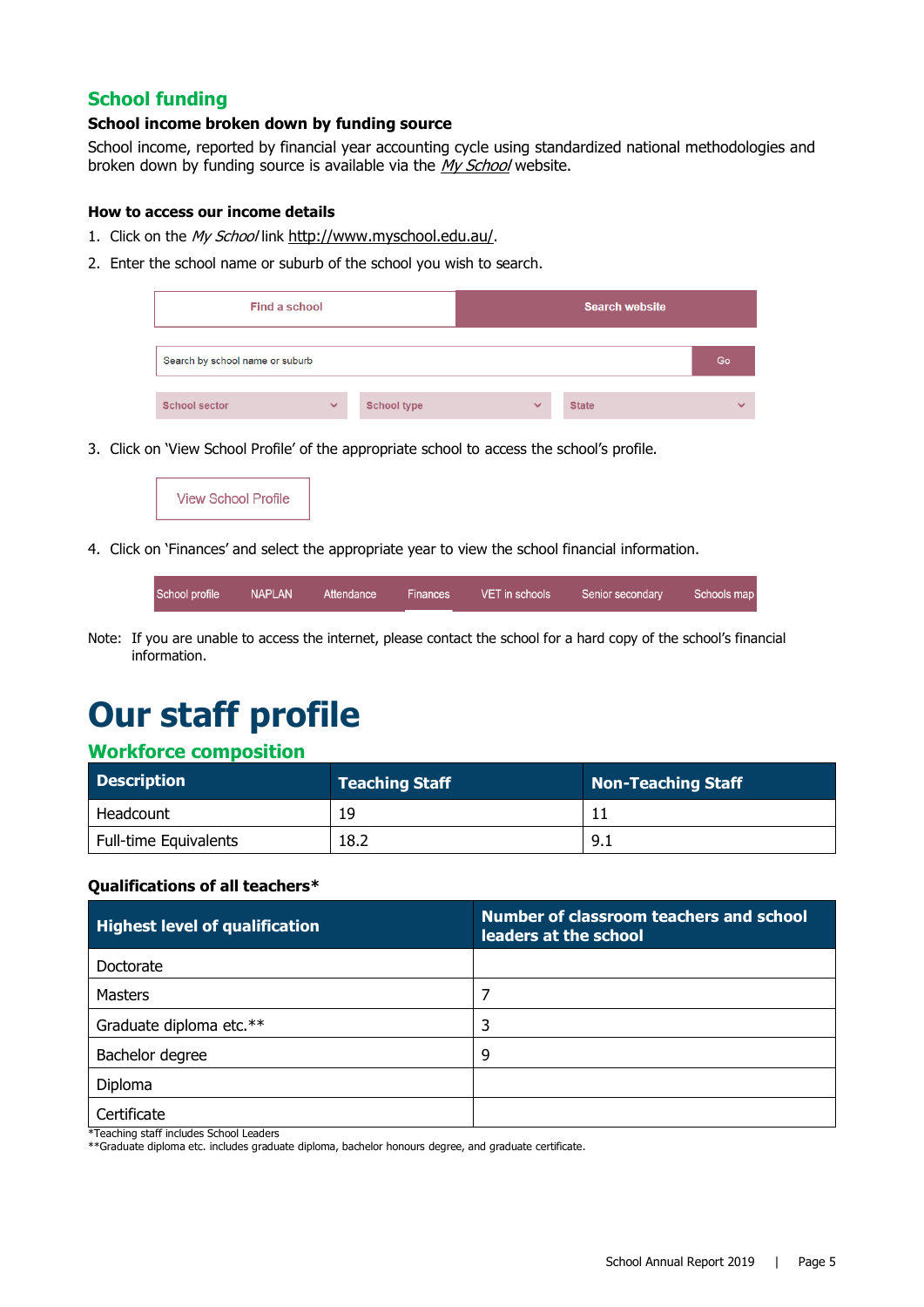### **Professional development**

### **Expenditure on and teacher participation in professional development**

The total funds expended on teacher professional development in 2019 were \$15000

The major professional development initiatives are as follows:

- Catholic Identity Charism, College Mission and Vision
- Learning and Teaching Responsive Pedagogy, Effective and Expected Practices, Pedagogical Framework.
- PB4L
- Rainbows Program
- First Aid Training
- New College induction
- WH&S
- Child Protection

The proportion of the teaching staff involved in professional development activities during 2019 was **100%**

### **Staff attendance and retention**

### **Average staff attendance**

| <b>Description</b>                                                    |       |
|-----------------------------------------------------------------------|-------|
| Staff attendance for permanent and temporary staff and school leaders | 97.2% |

### **Proportion of staff retained from the previous school year.**

From the end of the previous school year, **100%** of staff was retained by the school for the entire 2019.

### **Performance of our students**

### **Student attendance**

| <b>Description</b>                                                                | $\frac{O}{O}$ |
|-----------------------------------------------------------------------------------|---------------|
| The overall attendance rate* for the students at this school                      | 92.4%         |
| Attendance rate for Aboriginal and Torres Strait Islander students at this school | 94.1%         |

| Average attendance rate per year level |          |                         |       |  |  |
|----------------------------------------|----------|-------------------------|-------|--|--|
| Prep attendance rate                   | $93.8\%$ | Year 7 attendance rate  | 90.7% |  |  |
| Year 1 attendance rate                 | $91.5\%$ | Year 8 attendance rate  |       |  |  |
| Year 2 attendance rate                 | $93.6\%$ | Year 9 attendance rate  |       |  |  |
| Year 3 attendance rate                 | $93.2\%$ | Year 10 attendance rate |       |  |  |
| Year 4 attendance rate                 |          | Year 11 attendance rate |       |  |  |
| Year 5 attendance rate                 |          | Year 12 attendance rate |       |  |  |
| Year 6 attendance rate                 |          |                         |       |  |  |

\*The student attendance rate is generated by dividing the total of full-days and part-days that students attended, and comparing this to the total of all possible days for students to attend, expressed as a percentage.

The overall student attendance rate in 2019 for all Brisbane Catholic Education schools across years Prep-6 was 91.9% and years 7-12 was 88.5%.

### **Description of how non-attendance is managed by the school**

The College ensures all rolls are marked by all teachers according to BCE procedures. As a P-12 College, all rolls are marked every lesson in the secondary component and for specialist lessons in the primary area.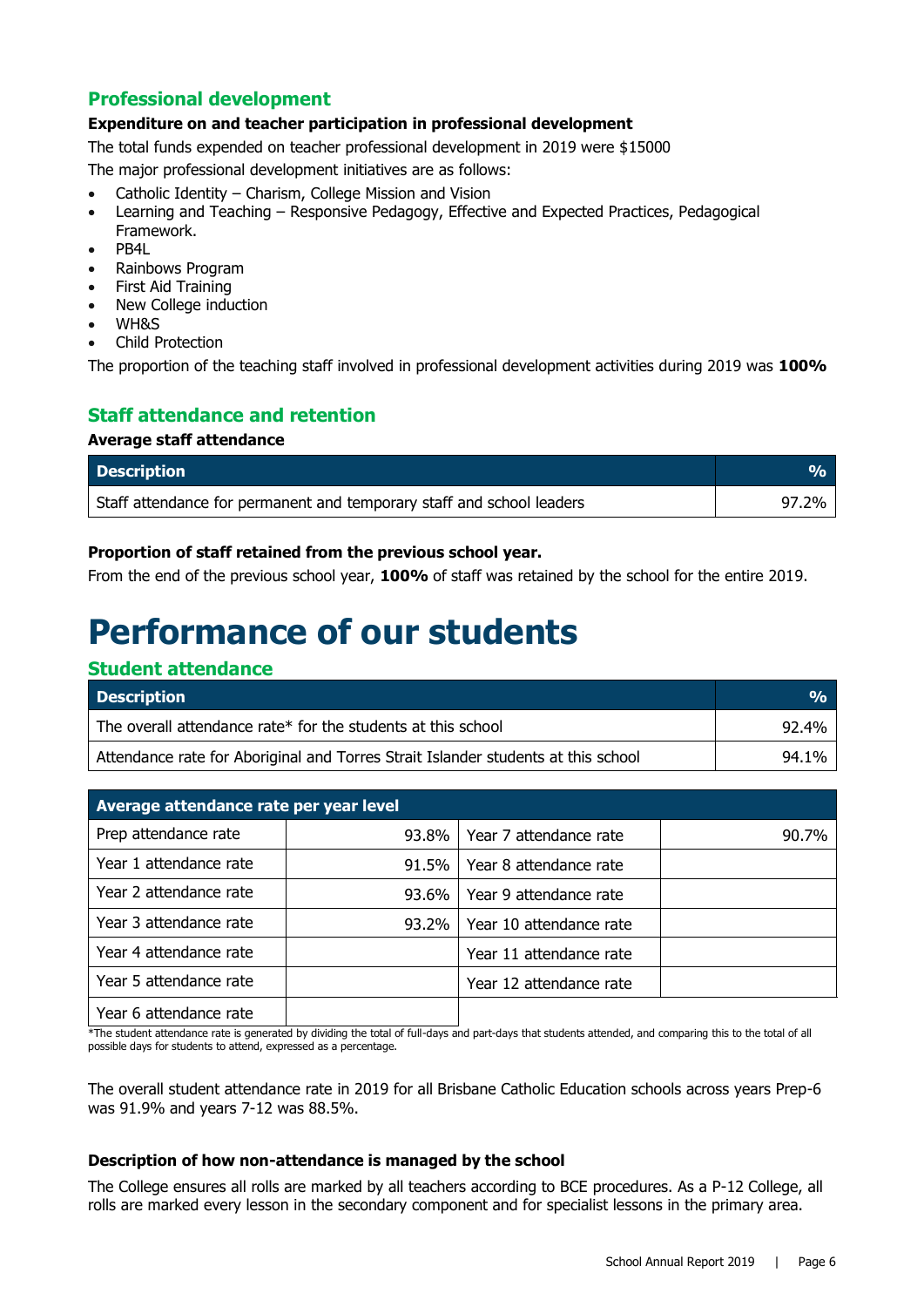Primary rolls are marked twice per day. Parents of students with an Unexplained Absence are contacted by text message after 9am each day. If the absence continues, the parent is contacted by phone. Extended absences are followed up by parental contact from the College support team or leadership as appropriate. Attendance is monitored and students encouraged to attend at all times. Regular correspondence to parents about the importance of regular attendance is sent via email, newsletters and Facebook.

### **NAPLAN**

### **Average NAPLAN results**

|                         | Year 3        |                  | Year 5        |                  |
|-------------------------|---------------|------------------|---------------|------------------|
|                         | <b>School</b> | <b>Australia</b> | <b>School</b> | <b>Australia</b> |
| Reading                 | 436.5         | 432.3            |               |                  |
| Writing                 | 399.8         | 423.1            |               |                  |
| Spelling                | 394.6         | 418.7            |               |                  |
| Grammar and punctuation | 427.1         | 439.8            |               |                  |
| Numeracy                | 380.2         | 408.1            |               |                  |

|                         | Year 7        |                  |               | Year 9           |  |
|-------------------------|---------------|------------------|---------------|------------------|--|
|                         | <b>School</b> | <b>Australia</b> | <b>School</b> | <b>Australia</b> |  |
| Reading                 | 559.3         | 546.0            |               |                  |  |
| Writing                 | 487.9         | 513.2            |               |                  |  |
| Spelling                | 536.9         | 545.6            |               |                  |  |
| Grammar and punctuation | 539.7         | 541.7            |               |                  |  |
| Numeracy                | 543.6         | 554.1            |               |                  |  |

### **Year 12 outcomes**

No data available.

### **Overall position bands (OP)**

| Year | Number of students in each band for OP 1-25 |         |          |          |          |  |
|------|---------------------------------------------|---------|----------|----------|----------|--|
|      | OP 1-5                                      | OP 6-10 | OP 11-15 | OP 16-20 | OP 21-25 |  |
| 2019 |                                             |         |          |          |          |  |

As at March 2019. The above values exclude VISA students.

### **Vocational Educational Training qualification (VET)**

| Year | Number of students awarded certificates under the Australian Qualification<br><b>Framework (AQF)</b> |                |                          |  |  |  |
|------|------------------------------------------------------------------------------------------------------|----------------|--------------------------|--|--|--|
|      | Certificate I                                                                                        | Certificate II | Certificate III or above |  |  |  |
| 2019 |                                                                                                      |                |                          |  |  |  |

As at March 2019. The above values exclude VISA students.